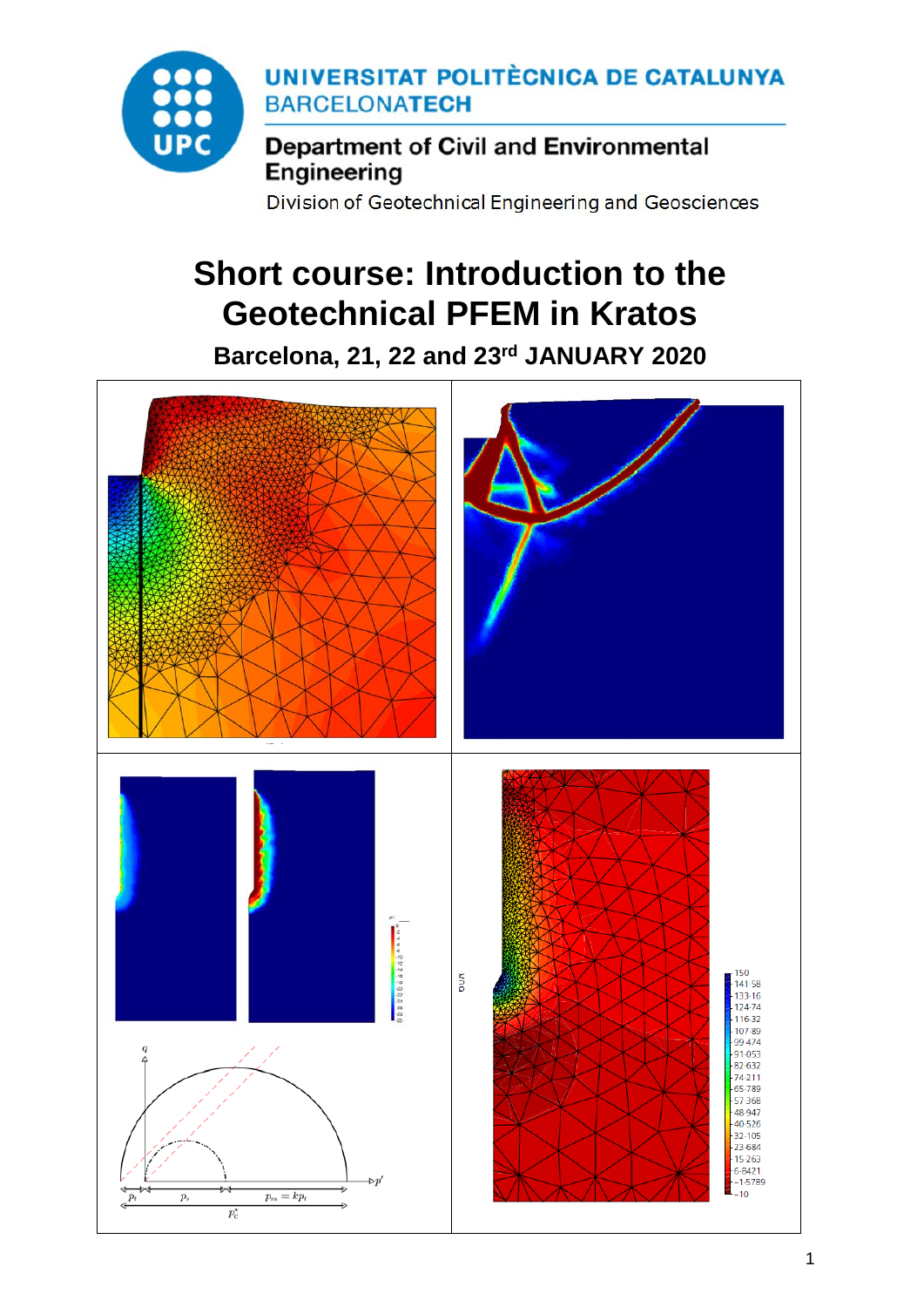### **Presentation**

G-PFEM is a recently developed numerical code capable of modelling soil-solid interactions involving large displacements and deformations. Currently it has the capability to handle coupled hydromechanical problems in quasistatic 2D problems [1,2,3,4,5] using a variety of constitutive models appropriate for soils and soft rocks [6]. Ongoing development is extending this capability to fully dynamic conditions [7] and three-dimensional problems [1,8].

G-PFEM has been developed within KRATOS, an open source platform for numerical code development. The code is ready for application and / or further development. However, getting acquainted with its Kratos implementation has usually required some training before autonomous work can be developed.

This short course aims to provide such training in a concentrated setting. At the end of the course the attendees should be able to use existing tools and/or start developing new ones with G-PFEM.

[1] Carbonell, J. M., Oñate, E & Suarez, B. (2010). Modeling of Ground Excavation with the Particle Finite-Element Method. Journal of Engineering Mechanics, 136(4), 455-463.

[2] Carbonell, J. M., Oñate, E & Suarez, B. (2013). Modelling of tunnelling processes and rock cutting tool wear with the particle finite element method. Computational Mechanics, 52(3), 607--629.

[3] Monforte, L., Arroyo, M., Carbonell, J. M., & Gens, A. (2017). Numerical simulation of undrained insertion problems in geotechnical engineering with the particle finite element method (PFEM). Computers and Geotechnics, 82, 144-156.

[4] Monforte, L., Arroyo, M., Carbonell, J. M., & Gens, A. (2018). Coupled effective stress analysis of insertion problems in geotechnics with the Particle Finite Element Method. Computers and Geotechnics, 101, 114-129.

[5] Gens, A. (2019). Hydraulic fills with special focus on liquefaction. Proceedings of the XVII ECSMGE-2019

[6] Monforte, L., Ciantia, M. O., Carbonell, J. M., Arroyo, M., & Gens, A. (2019). A stable mesh-independent approach for numerical modelling of structured soils at large strains. Computers and Geotechnics, 116, 103215.

[7] Monforte, L., Navas, P., Carbonell, J. M., Arroyo, M., & Gens, A. (2019). Low‐order stabilized finite element for the full Biot formulation in soil mechanics at finite strain. International Journal for Numerical and Analytical Methods in Geomechanics, 43(7), 1488-1515.

[8] Monforte, L, Arroyo, M., Gens, A. & Carbonell, J. M. (2018). Three-dimensional analysis of penetration problems using G-PFEM. Proceedings of the 9th European Conference on Numerical Methods in Geotechnical Engineering (NUMGE 2018), June 25-27, 2018, Porto, Portugal

| Part I         | The code. General structure.                       |         |
|----------------|----------------------------------------------------|---------|
|                | Kratos. General structure. Object Oriented         | 2 hours |
|                | Solver + Elements + Constitutive Laws, Processes   | 2 hours |
| Part II        | <b>Installation</b>                                |         |
|                | Installation and compilation of Kratos-GPFEM       | 4 hours |
| Part III       | <b>Running geotechnical FEM problems in Kratos</b> |         |
|                | Boundary conditions. Gid Interface.                | 1 hour  |
|                | Setting up a problem without remeshing.            | 3 hours |
| <b>Part IV</b> | <b>Running G_PFEM (1)</b>                          |         |
|                | Basic algorithms and overview of code structure    | 2 hours |

#### **Contents**